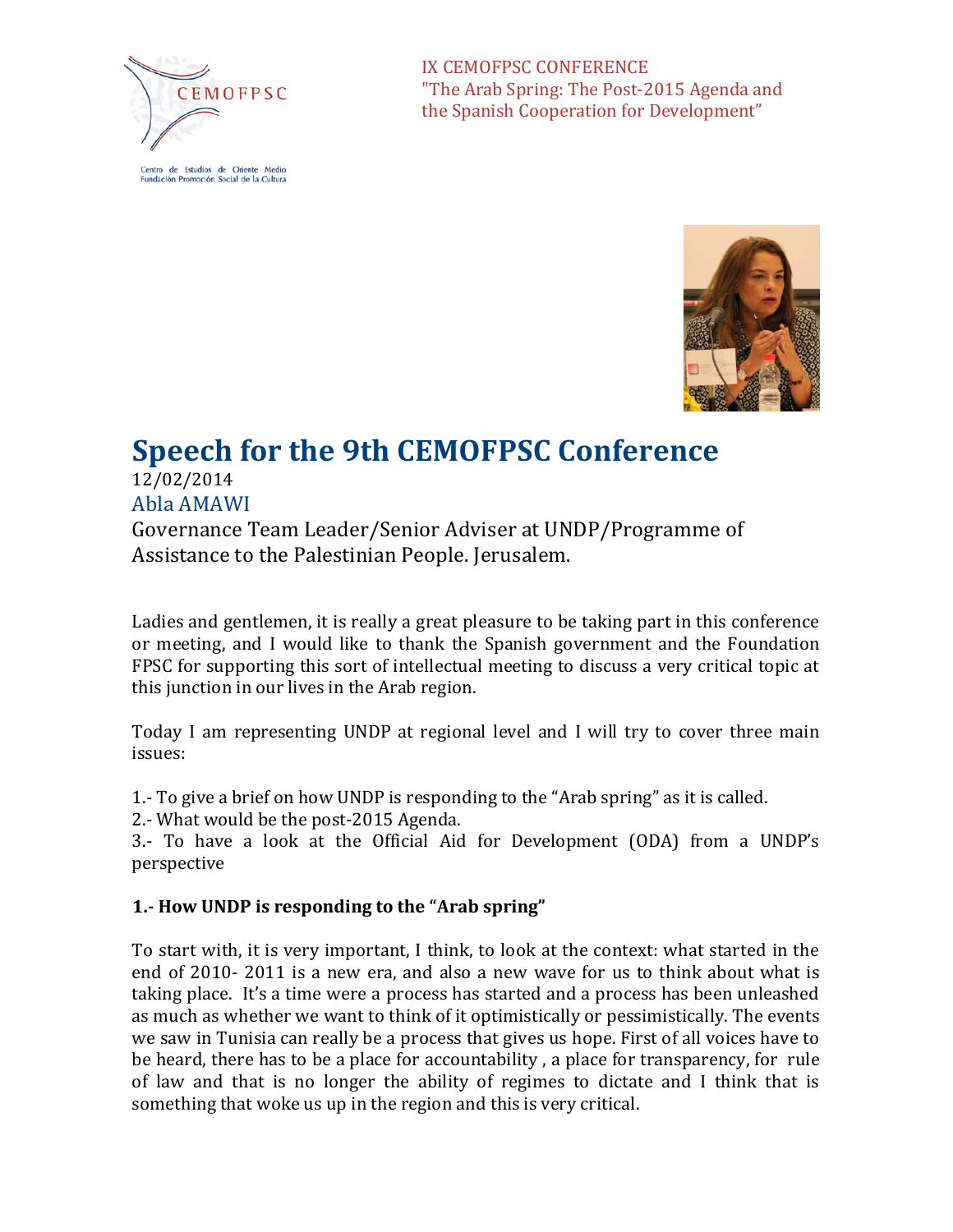

If we look at it, I would term it as a crisis of governance that unleashed this whole transformation. In that respect we cannot look at governance per se, because we have to apply a political economic analysis to what took place? What we saw was increasing unemployment, increasing inequalities, poverty, marginalization and abuse of women, increasing strict control over all avenues of expression which would allow for voices to be heard, and for state-society relations to be healthy or that would allow for democratic processes.

However, we cannot unpack all the reasons that led to the various protests movements. But I would like to bring one example which is that of Jordan. Why we have it termed as a "deviant case", why demonstrations in Jordan did not reach the level it did elsewhere? Was the regime able to actually respond to the demands in the streets or is it a deviant case?, in the sense that we look at Morocco for example and, yes, the king in Morocco was able to contain through major transformations, allowing some sort of constitutional democracy to be accepted, to control what was taking place or mediate it.

In the case of Jordan what we see is a very smart political movement, where, voices are heard, there are transformations taking place, but they are not touching the core of a great deal of the issues.

We see also what we say in Arabic ba'ba', or the boogeyman in English. It is funny how these two words are very similar! What will happen if we continue along the road asking for real democratic transformations, would it be another Iraq? Would it be another Syria? And that's what the Arab spring taught us that every model can be different. It is not necessarily going to be an Iraq, let us look for other model so we can have some optimism.

So, at least from a UNDP's perspective, what we are looking at is that there is a transformation, there is optimism but there is also a great deal of impediments and unless they are being resolved this process will also be stalled.

The economic problems in the region are tremendous. The political horizon does not give a lot of optimism and what would be done in terms of the decline we are seeing for example in economic growth rates, increasing unemployment and unmet needs. So, we need to examine the various factors of the transitions from a political economic perspective and as development agencies, we also say it is a crisis of governance and we have to address it.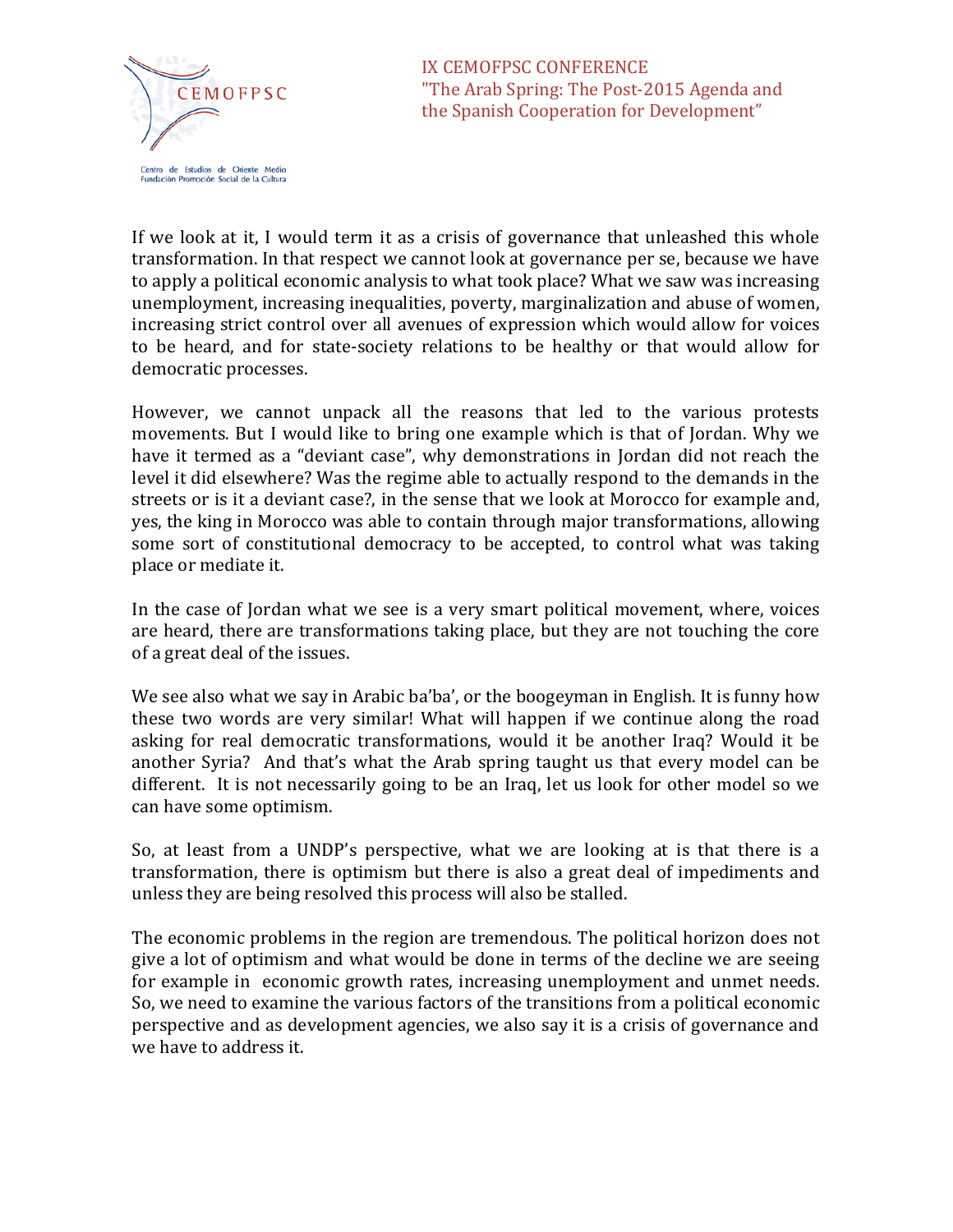

I will not attempt at all to talk about Palestine, because I think we have esteemed Palestinians with us who can give a more in-depth analysis but I could speak on behalf of UNDP - PAPP (Programme of Assistance to the Palestinian People), what we are saying is that as PAPP we have to focus on critical areas: One of which is Governance, rule of law, access to justice, upholding issues of human rights and ensuring that the Palestinians have access to legal protection and security

This is one of the key areas, we also focus on state-societal relationship, how can we ensure there is accountability, how can we ensure that there is transparency, how can we ensure there is public oversight, citizens' oversight. The continued and deepening occupation of the territory, and its severe socio-economic consequences, serve as a stark reminder of the critical role that UNDP/PAPP continues to play today, over three decades after its establishment.

The issue of Gaza with no access is very critical because we cannot keep a blind eye and say we have no access, we have no control, no contact policy there are many layers we can work with, including what we are doing under the rule of law through service providers and organizations and I think it is a role for Development agencies to prepare for an eventual reconciliation. And we are also working on local government, on the rule of law, on environmental issues, be it water – which is a critical issue for Gaza- be it sanitation, waste water, etc.. For example, the assessment we have done about the recent floods, of how many schools were damaged, how many clinics, for all of these, we cannot just say we cannot work in Gaza, we cannot operate. For us as UNDP and as UN agencies together, because we are doing joint programming, we have to do critical assessments and provide support in cooperation with our partners.

This is why one of the main goals of the UNDP in the Arab region is to develop sound governance with enhanced transparency. In the Arab region, calls for a more accountable and representative government have been at the core of the social unrest. In its strategic framework, the UNDP addresses these multi-faceted challenges with a comprehensive approach. Because we believe in growth that creates wealth and opportunities for the many, not the few, because we believe in development that benefits those living today, as well as future generations, we bring local partners together to support the holistic implementation of the Millennium Development Goals, with democratic governance at its center.

A more participatory and inclusive government system, allowing for meaningful participation of youth, women and poor, can be achieved through strengthening state - society relations by providing space to discuss and to develop a shared agenda. For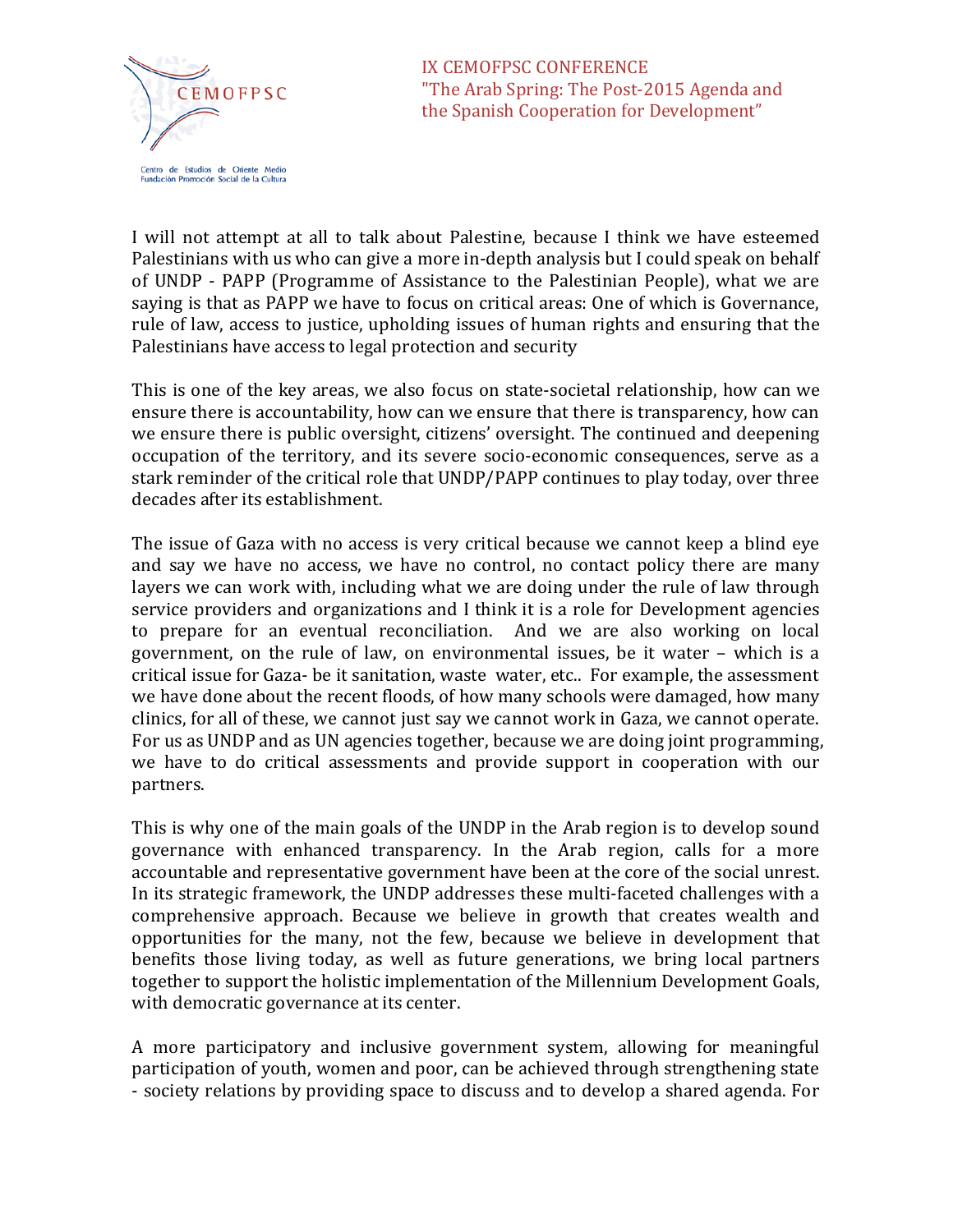

this reason we prioritize the strengthening of national and local institutions in order to move towards accountability, transparency, efficiency and fiscal stability.

In Palestine, our aim is to apply the principles of democratic participation to government-led processes and thereby strengthen the process, as well as enhance state-society relations. Our extremely successful programme for increasing municipal own-source revenues through property tax, for example, is being complemented by empowering youth to lead on citizen accountability schemes within municipalities. In a similar manner our efforts to strengthen the rule of law go hand-in-hand with interventions providing marginalized population groups better access to justice again in the West Bank and the Gaza Strip. In so-called "Area C" our entire engagement and the government's engagement will be guided by recently conducted comprehensive consultations with the local population residing in these localities.

## **2.- The Post-2015 MDGs Agenda**

The post-2015 development agenda provides the opportunity for societies to shift to a more just world, where resources are shared more equitably and people have a greater say in the decisions that affect their lives. The global consultation process on this post-2015 development agenda has clearly revealed that it is only through addressing governance bottlenecks and ensuring spaces for participation in policy and programme formulation, implementation and monitoring that this can be achieved. To enhance democratic governance within the post-MDG period 14 key messages have been identified. These key messages state that:

- Responsive and effective governance is multi-dimensional and a critical means to achieve development goals, but it is also important as an end in itself and for people to interact and exercise their rights.
- Governance is viewed as an enabler for socio-economic transformation and the improvement of lives through the eradication of structural inequality.
- Accountability and transparency, underpinned by international human rights standards and principles, are essential for ensuring that development is sustainable and responsive to the needs of people.
- Strengthening local governments and local development is critical for ensuring empowerment, civic participation and better service delivery.
- Youth concerns are critical for the post-2015 agenda, with a growing focus on opportunities for employment, innovation and shared wealth-creation for the next and successive generations.
- Access to justice and effective justice administration are enablers for development and human rights.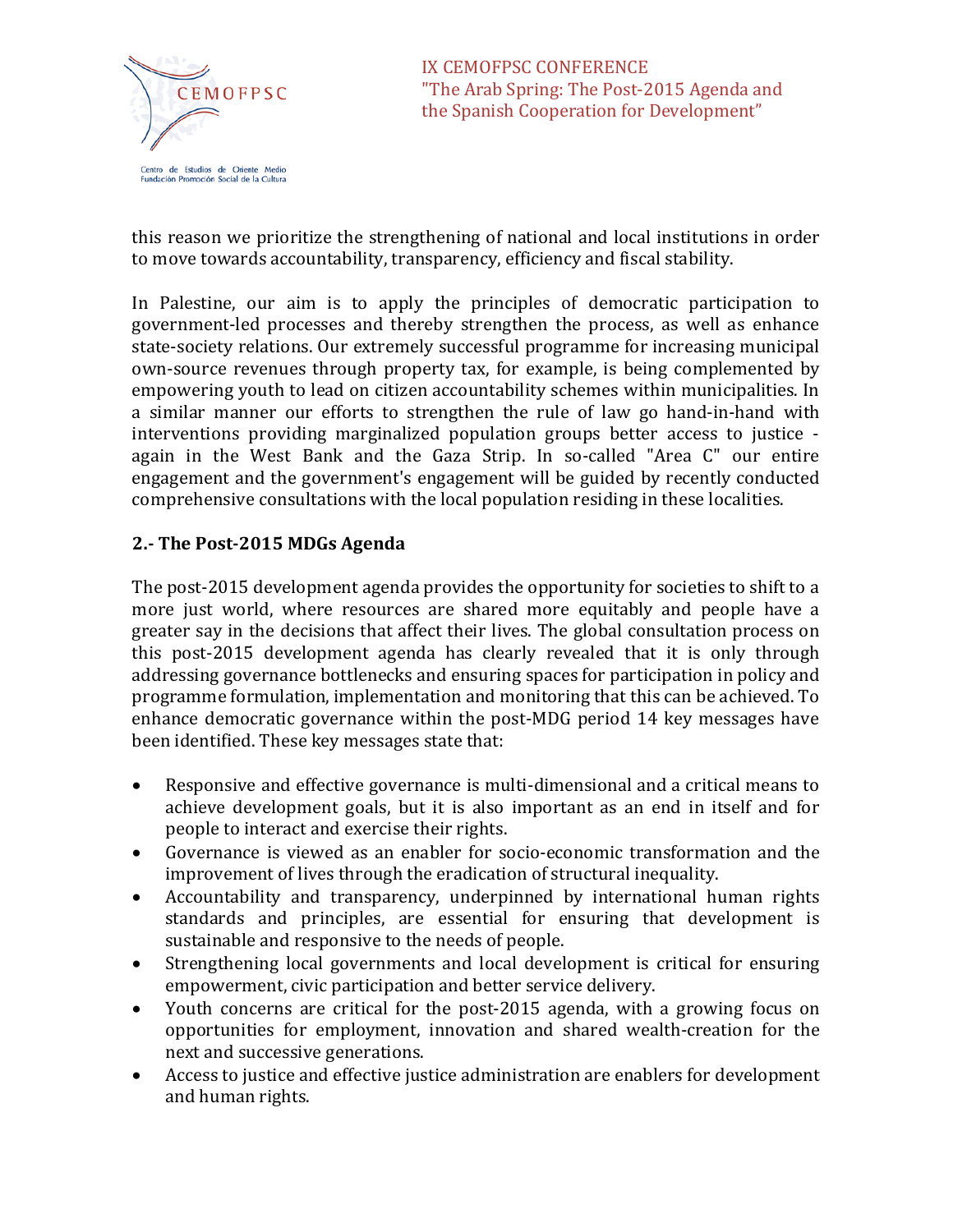

Now, in terms of the Post-2015 MDG agenda, from an UNDP perspective there has been a great deal of discussions over what the MDGs have achieved, were they just idealistic goals and are there clear assessments in terms of progress achieved globally.

We are happy to say that most of the goals have been achieved globally. Significant and substantial progress has been made in meeting many of the targets—including halving the number of people living in extreme poverty and the proportion of people without sustainable access to improved sources of drinking water. The proportion of urban slum dwellers declined significantly. Yet, the achievement of the MDGs has been uneven among and within countries.

However, what we see also is that challenges remain very high; we still have increasing inequalities across countries and within each country. For us, this is a critical issue and there has been a global consultation on what then should be the new MDG- and one of the major considerations taken is to consider Sustainable Development and the reason for that is without considering an integrated approach to developmental objectives we cannot achieve any of the MDG. So sustainable development and looking forward to what the future generations can have is critical.

If you follow the global debate because it has been carried out in over 77 countries of what should be the objectives, and one of the ideas we thought about, in the office yesterday, is if we should be carrying the same sort of consultation in Palestine to say what would be your priorities, is it education, environment etc. Because these are the global conclusions on what should be the other goals or is it on freedom, whether it is from hunger, occupation, control, restrictions. So it would be an interesting debate but globally it is not yet settled what would be the next agenda in terms of SDG.

Another interesting factor is governance which came out as a major goal to focus on, globally. In the Millennium Declaration governance, it was there, but it was not specific goal and now we see governance is becoming a critical demand since without having voices, without having participation, inclusion, without having freedoms including freedom from hunger, freedom from oppression, that we cannot achieve the MDGs and governments have to be accountable and donors and development partners need to work together to support national aspirations and address national needs.

This being said, poverty should not only be understood as a matter of economic prosperity. Poverty also concerns the political, legal and social structures that tend to marginalize social groups and, sometimes, the entire society. It also applies to people whose voice and political leverage are denied. This is particularly true in the Palestinian context, where the people are seen as suffering from poverty related to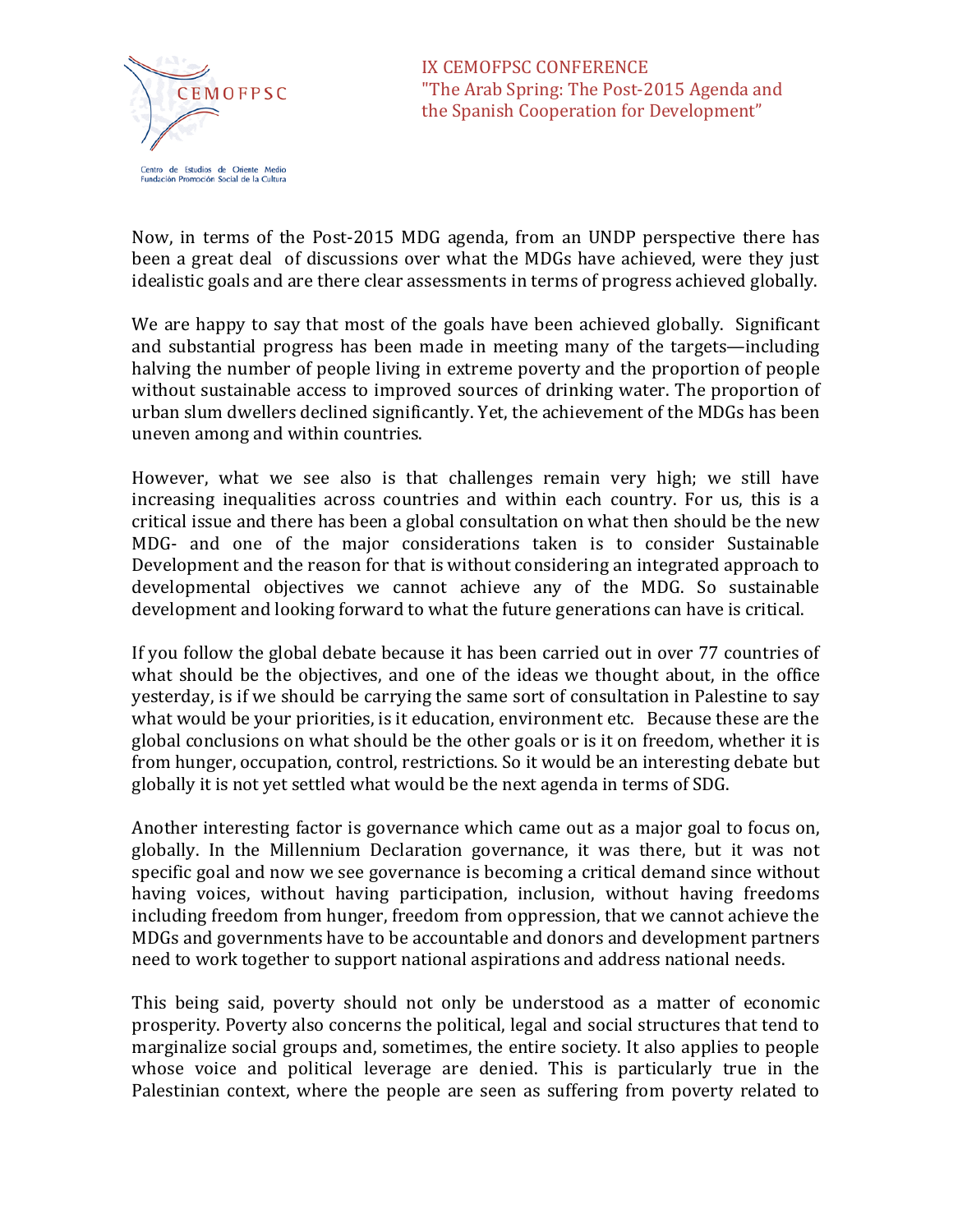

disempowerment under the Israeli occupation regime. Since the uprisings in the Arab region have spread, many social groups have remained excluded from the political process, mainly because of a lack of sound governance systems. These excluded groups comprise in particular the youth, but also women and girls. Both groups make up a high proportion of people living in income poverty and are deprived of education, health, expression and are often exposed to violence.

## **3.- Official Aid for Development (ODA) from a UNDP's perspective**

Achieving progress on democratic governance within the framework of the MDGs and the post-2015 development agenda, however, requires consistent and long-term engagement - and thus financial resources.

The United Nations Millennium Declaration explicitly recognized the role of Official Development Assistance (ODA) in the development process. Particularly in the Arab region ODA is likely to remain a strong vehicle to promote democratic governance and pro-poor growth. The International Conference on Financing for Development held in Monterrey, Mexico in 2002, clearly linked the achievement of the MDGs to increased ODA volumes, but also reiterated the need to utilize ODA in a more effective manner.

A quick overview of recent ODA flows to Palestine and 9 Arab countries directly affected by the Arab Spring movement indicates a rise in Official Development Assistance (ODA) until 2008. In 2009 and 2010 ODA flows declined steadily as a result of the economic crisis experienced by donor countries. However, following the Arab Spring movement ODA levels to these Arab countries increased significantly in 2011 and even more so in 2012 . The ODA figures clearly underscore the political interest of the international community in the Middle East region, as well as the readiness to provide increased financial support during times of political transformation.

At the same time we see there is more effort towards harmonizing aid and we have now. Since Busan, we did see a lot of progress in terms of harmonizing aid and really focusing it on priorities. Countries have made great progress including Palestine in terms of the Paris Declaration and looking at harmonizing aid. But still we have a long way to go.

So, what are the prospects for us as UNDP within the transition what we have attempted to do is really support key areas such as transformational justice, supporting constitution formulation, supporting the election processes. But we still see there is a need to focus on bringing on board the youth voice because they are the majority demographically. We continue as development agencies to explore what is